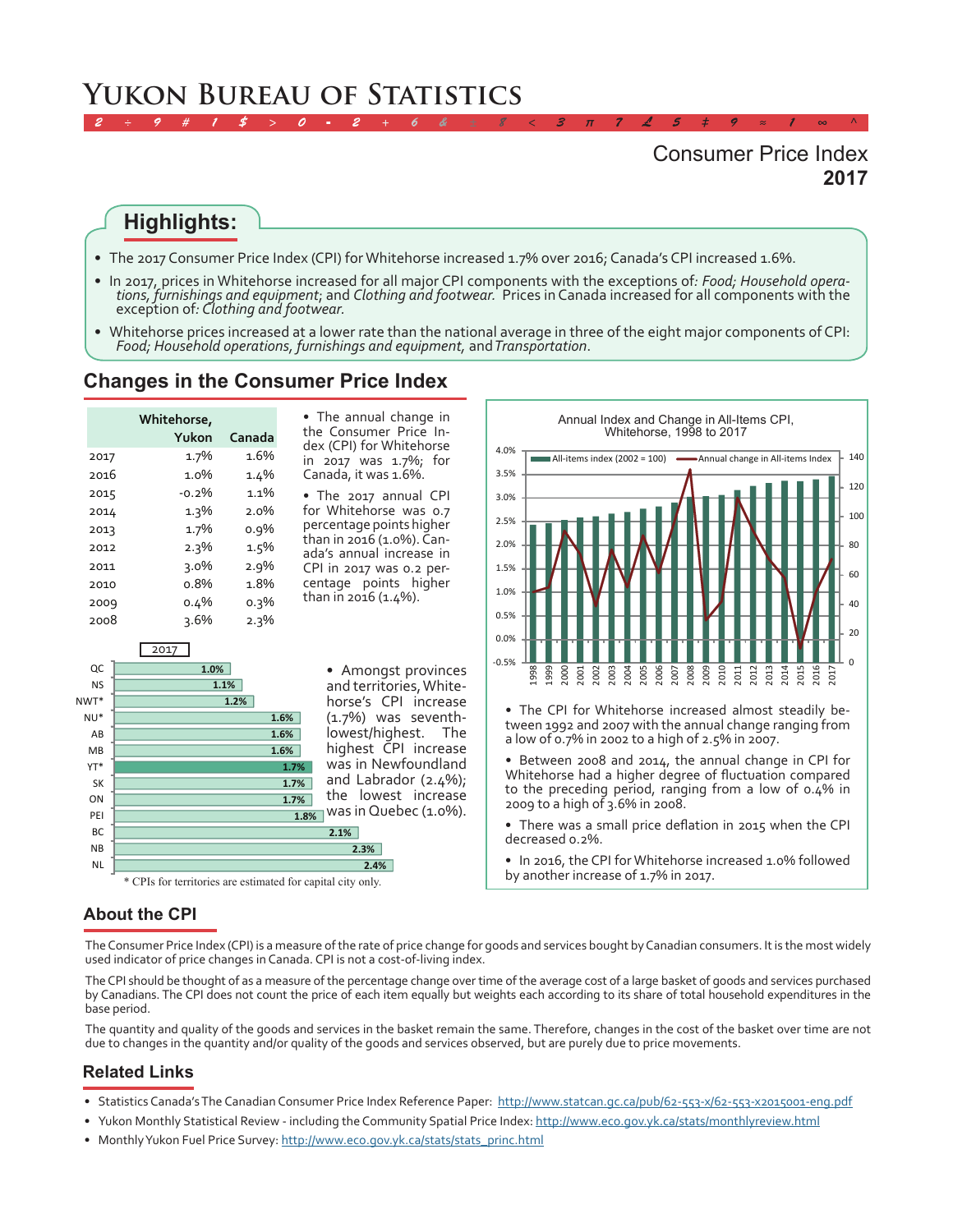#### **Index Weighting**

• The weighting of the Index is based on consumer spending patterns within each geographic area; the weighting of the Whitehorse CPI is unique to Whitehorse residents' spending patterns as reported in the 2015 Survey of Household Spending and price and quantity updated for 2017.

• For example, Whitehorse residents spent 25.4 cents of every dollar of their household expenditure on *Shelter*, while spending only 2.6 cents on *Alcoholic beverages and tobacco products*.

• The price indices of the two largest contributors to the Whitehorse CPI basket, *Shelter* (25.4% share) and *Transportation* (20.6% share), increased 2.5% and 3.3%, respectively, in 2017. The price indices of the two smallest contributing components, *Alcoholic beverages and tobacco products* (2.6% share) and *Health and personal care* (4.3% share), increased by 3.1% and 2.1%, respectively.

| <b>Major Components</b>           | Weighting<br>(2015) | Change<br>in index<br>2016 to | Change<br>in index<br>2013 to |
|-----------------------------------|---------------------|-------------------------------|-------------------------------|
|                                   | Basket)             | 2017                          | 2017                          |
| All-items                         | 100.0               | 1.7%                          | 3.8%                          |
| Shelter                           | 25.4                | 2.5%                          | 3.1%                          |
| Transportation                    | 20.6                | 3.3%                          | 1.8%                          |
| Food                              | 15.3                | $-0.6%$                       | 5.7%                          |
| Household operations,             | 13.5                | $-0.4%$                       | 2.7%                          |
| furnishings and equipment         |                     |                               |                               |
| Recreation, education and reading | 12.9                | 3.1%                          | 3.2%                          |
| Clothing and footwear             | 5.6                 | $-0.6%$                       | 4.7%                          |
| Health and personal care          | 4.3                 | 2.1%                          | 7.1%                          |
| Alcoholic beverages and           | 2.6                 | 3.1%                          | 11.1%                         |
| tobacco products                  |                     |                               |                               |

## **Major CPI Components (2002 = 100), Whitehorse, 2008 to 2017**



•  Over the past ten years, annual average increases in price indices for Whitehorse have not been even across major components. Comparing 2017 to 2008, the price index for: *Alcoholic beverages and tobacco products,* increased 28.5%; *Food,* 18.4%; *Health and personal care,* 17.0%; *Shelter,* 15.1%; *Transportation,* 9.8%; *Household operations, furnishings and equipment,* 6.8%; and R*ecreation, education and reading* increased 5.6%. *Clothing and footwear* decreased 0.9% in 2017 compared to 2008.

•  All major components' prices increased in 2017 when compared to 2016, with the exceptions of: *Food* (-0.6%); *Clothing and footwear* (-0.6%); and *Household operations, furnishings and equipment* (-0.4%). The largest increase was in *Transportation* (3.3%) followed by *Recreation, education and reading (3.1%) and Alcoholic beverages and tobacco products* (3.1%).

# **Major CPI Components, Whitehorse, January to December 2017**



•  Over the twelve month period, i.e., from January to December of 2017, changes in most major CPI components stayed within a range of 4.0 index points, with the exceptions of: *Shelter* (5.4 index points); *Clothing and footwear* (6.2 points); *Transportation* (5.9 points); and *Alcoholic beverages and tobacco products* (7.3 index points).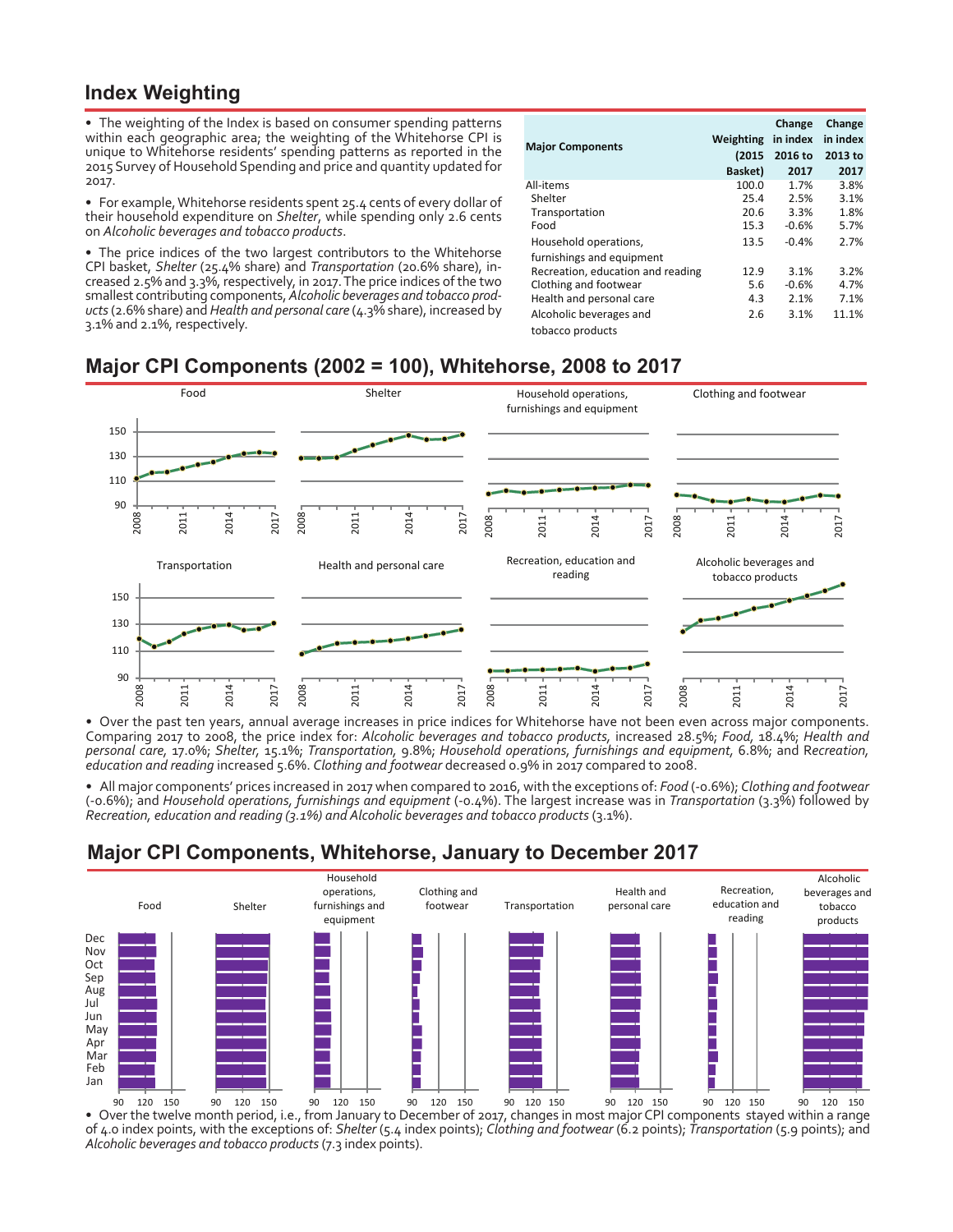# **Sub-Components Related to Food and Energy, Whitehorse, 2013 to 2017**



•  The CPI for the major component of *Food* decreased 0.6% in 2017 compared to 2016. This was due to price decreases in all food-related sub-components with the exceptions of: Fish, seafood and other marine products (+2.7%); Fruit, fruit preparations

•  Comparing 2017 to 2016, the largest percentage decrease was in *Vegetables and vegetable preparations* (-2.6%).

**Annual Indices for Energy-Related Components, 2013 to 2017**



•  The *special* aggregate of *Energy i*s comprised of the sub-components of: *Electricity*; *Natural gas* (no data available); *Fuel oil and other fuels*; *Gasoline*; and *Fuel, parts and supplies for recreational vehicles* (no data available).

•  Available sub-component data for *Energy* show: a small in- crease in the CPI for *Electricity* in 2014, followed by relatively

small decreases in 2015 and 2016, before a small increase in 2017; the CPI for *Fuel oil and other fuels* increased slightly in 2014, significantly decreased in 2015 and again in 2016, before a substantial increase in 2017; and the CPI for *Gasoline* showed a small decrease in 2014, a substantial decrease in 2015, a small decrease in 2016, before increasing considerably in 2017.

#### **Special CPI Aggregates by Month, Whitehorse, January 2013 to December 2017**

•  In general, *Food* prices and *Energy* prices are the two most volatile components of the CPI.

• For Whitehorse, January 2013 to May 2013, *Energy* prices remained relatively unchanged.<br>From June 2013 to October 2014, prices fluctuated within a higher range; from Novem-<br>ber 2014 to February 2015, prices decreased sharply. *Energy* prices then increased steadily up to August 2015 followed by another declin- ing trend to reach the lowest level in the past five years in February 2016. Prices increased from March to June then roughly maintained for the rest of 2016. In January of 2017, pric- es rose, then remained relatively stable un- til September and November, when prices sharply increased.



•  In 2017, on a year-over-year basis, the highest increase for *All-items CPI excluding food and energy* in Whitehorse was in January (+0.7%); largest decrease was in August (-0.4%). The annual average increase for *All-items CPI excluding food and energy* was 1.6%.

•  On a year-over-year basis in 2017, the highest increase in the CPI for *Food* was in November at 1.6%; lowest in August (-1.0%). The annual average increase was -0.6% (deflation) in 2017.

•  In 2017, the year-over-year CPI change for *Energy* ranged from a decrease of 2.5% in July to an increase of 8.0% in November. The average annual increase in 2017 was 6.5%.